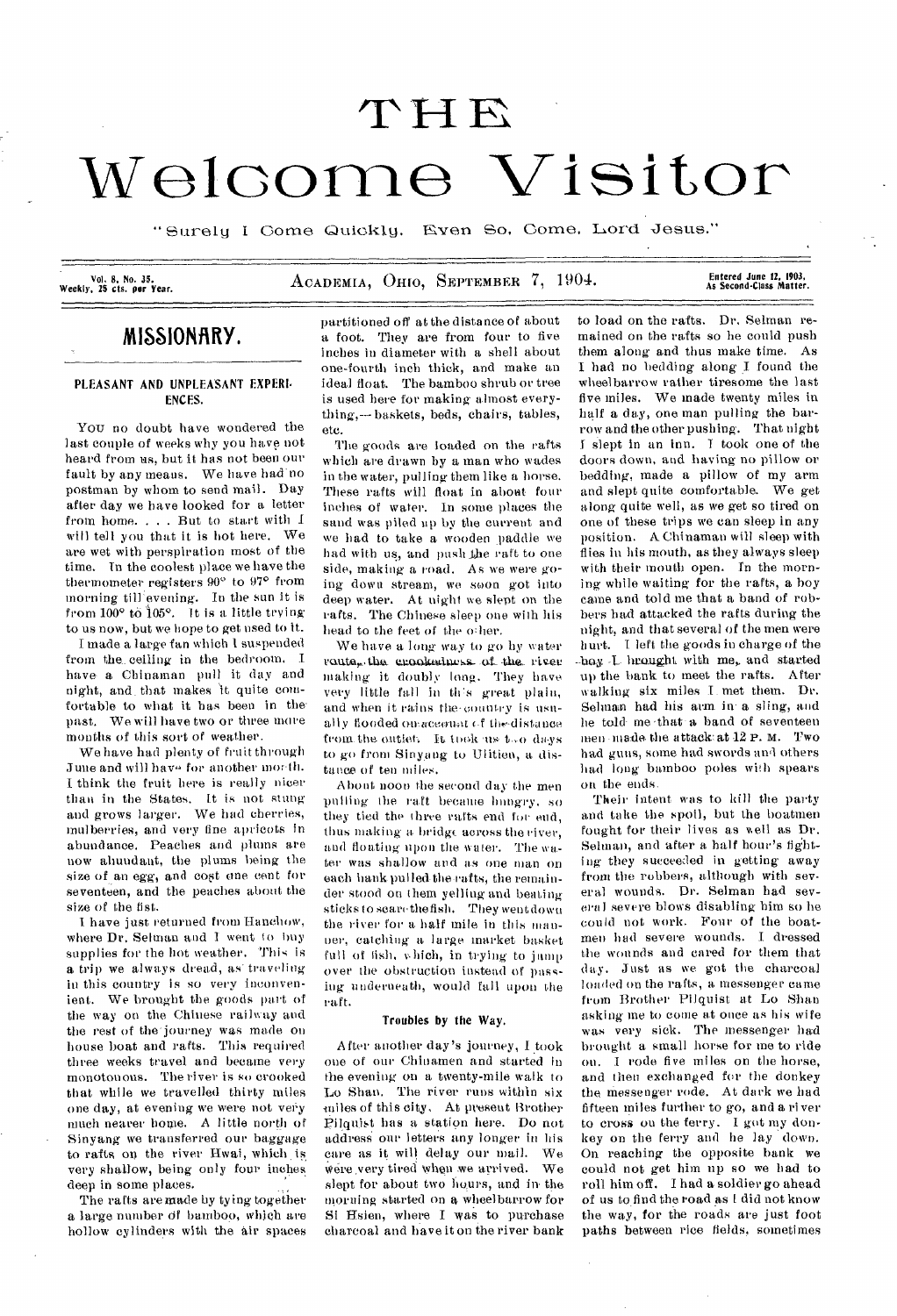steep and other times slopping. The night was dark and it began to rain,. so I rode ten miles in the rain. We lost the road several times, greatly delaying us. The donkey slipped off the bank twice, and fell in the ditch once. We arrived at 2 A. M.

I found the city gate closed and we were not able to arouse the gatekeeper, although we yelled at the top of our voices half an hour. I caught hold of the lock and as it came loose at once, we opened the gate and went in. We found Sister Pilquist quite sick, but not as serious as anticipated. We were indeed glad to know the money for the donkeys has been given, and I assure you that we appreciate it.

H. W. MILLER, M. D.

#### **WHO WILL RESPOND?**

WELCOME VISITOR: To the various Seventh-day Adventist missionary societies in Ohio, the society at Newark sends love and Christian greeting. Each year at our camp-meeting the committee on entertainment has considerable difficulty in securing the bedding and other necessary furnishings for the ministers, and medical missionary tents.

Realizing the convenience of having a permanent supply of such equipment, the missionary society at Newark has volunteered to donate to the Conference enough blankets, sheets, quilts, pillows, etc., together with wash bowl and pitcher to supply one tent. The Society takes this opportunity for bringing the matter before the other societies of the State with the hope that they will co-operate with us in this work. The Conference needs material enough to furnish four or five beds, and it will be an easy matter for our missionary societies to supply the need if we set our minds to do it. If any one society does not feel able to supply an entire outfit, perhaps two or more societies could work together, and if you will kindly write to the secretary of the Newark society, Miss Grace Guy, 210 Buckingham St., she will be glad to give suggestions as to the distribution of the work. Write to us anyway. Our society here would be pleased to have helpful suggestions from other societies in regard to any practical line of missionary work. May the Lord-bless us all in our work<br>for him. KENNETH R. HAUGHEY. KENNETH R. HAUGHEY.

# **OUR WORK fiND WORKERS.**

### **SELECT PURE 'RECREATIONS.**

AN occasional deviation From one's daily occupation To a world of meditation In God's woodland, mead. or dell Means the best of recreation, The nucleus of consolation, And a thorough innovation Of this house in which we dwell.

But to spend a short vacation From one's daily avocation To a world of contemplation In the tempter's sophistry Means the inceptive inclination To the vilest degradation And an open condemnation Of the "straight and narrow way."

Therefore in life's short vacations Let us choose from all creation Scenes and thoughts that make a nation Pure and holy. just and free, For we long for transformation From this clayey habitation To the world of mutual station

In the grand eternity.

WILLIAM V. VANDERVOORT.

#### **THE SABBATH TRUTH IN PRISONS.**

CENTURIES ago the Lord showed the prophet Jeremiah that he would "send for many hunters, and they shall bunt them from every mountain and from every hill, and out<br>of the holes of the rocks." Whether of the holes of the rocks." that includes the almost forsaken men in dark-prison cells, I do not know, but it is certain that the Lord is demonstrating that he has as much power to-day to transform those who are bound with chains, as he had when he walked among men on the Gadarene hills. He has not only softened the heart of almost every prison official in the-land, and made them favorable to our work, which will mean something for us in the future when persecutions- begin to rage that we scarcely conceive of now, but he has made such humble and devoted Christians of 'some who were almost beasts of prey, that it. has caused all who came into contact with them to acknowledge the mighty power of God. Furthermore, he has made them hungry for more truth and light. One prisoner has the full set of " Testimonies," and is earnestly studying them. Others are sending in donations. Some who first became interested by reading-the-Life *Boat* are now regularly reacling,the *Signs.* 

*•We.are* hearing front various prisons of those who 'are becoming interested in the present truth. We quote the following from\_ a letter just received from a Western-prison: "I send a small donation for use in the Master's work. I wish to say God has blessed me in many ways during my

prison life. I receive the *Life Boat*  regularly. It always brings a blessing and is never laid aside until read entirely through with much interest and many tears. I daily pray that God will bless the *Life Boat* and each worker connected with it. It is hardly necessary for me to state that I pass it on to other prisoners. I have recently received another great blessing and much instruction. A prisoner here loaned me a " Bible Text-book," by Elder 0. A. Johnson. This only emphasizes what I have already believed for some time,— th at the seventh day is the Sabbath of our Lord. While in my present condition I may not be able to keep it in all its respects literally, I can and will keep it in spirit. I want to keep all of God's commandments. The man who gave me the book has nineteen years more to serve, but he is doing the prisoners much good in a spiritual way."

The Lord looks down from the height of his sanctuary to hear the groaning of the prisoner. Ps. 102:20. May God help us all to hear the *same*  groans that he hears, and pray for even the most discouraging cases, that, if possible, they may be made monuments of God's saving power.

# DAVID PAULSON.

#### Dresden.

DEAR VISITOR READERS: The Lord has manifested his guiding hand in helping Brother C. A. Pedicord and the writer to find a tent location in Dresden. We have our tent pitched and we begin our meetings Sunday, September 4.

We were very grateful to have the brethren from the Pleasant Hill church help us in erecting our tent. We need the earnest prayers of our brethren and sisters that we may have souls for our hire. Yours in Christ,

# B. L. HOUSE.

DEAR WELCOME VISITOR: Since camp-meeting I have been busy working in the interest of the church schools. August 25 I went to visit the church at Coshocton, having been invited to do so.by the elder of that church. I found the brethren there ready to acknowledge every good thing. In company with Brother House, I visited nearly all the members of the church in their homes, and they all expressed a desire to see all branches of the -~wOricadvance.

Monday evening, August 29, meeting was held, at which time the church voted to have a church school. Pledges were made for its support and all arrangements perfected for the school to begin about the middle of September. I could not help but rejoice as I saw

THE man who prays, "Thy kingdom come," and does not give some just portion of his income to promote the kingdom is a conscious or unconsci ous hypocrite.— *Rev. F. B. Clark, D. D.*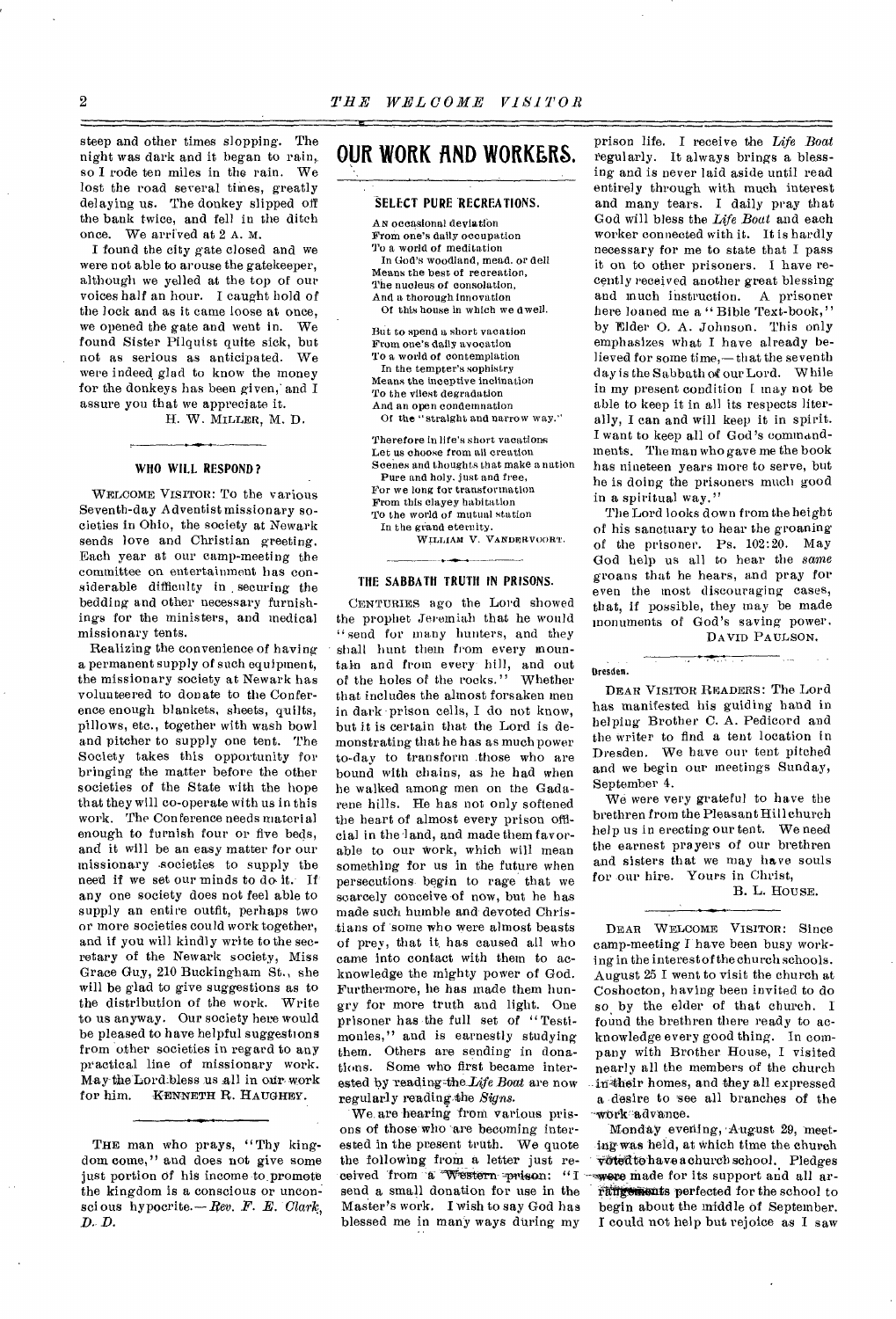the spirit of self-sacrifice which was manifested in the meeting.

Leaving Coshocton August 30, I visited the Pleasant Hill church and found the little company there rejoicing in the blessed hope. The brethren there are doing all they can to have a school this coming year.

I am now planning to locate in Academia and any one wishing to write to me can address me at that place. JAMES E. SHULTZ, *Ed. Sec.* 

#### **WORK IN ST. LOUIS, MO.**

IT may be of interest to the readers of the WELCOME VISITOR to know something of the way the missionary effort in St. Louis is being conducted during the time of the Louisiana Purchase Exposition. Our plan is not only to bring the truth to the various nationalities from abroad who visit our city this year, but to "sow beside all waters " and thus reach the masses of this large commercial center as well as their visiting friends.

In order that all may have an opportunity to hear the Third Angel's Message, we have districted the city, giving each worker a portion to be thoroughly canvassed with the *Family Bible Teacher,* and 'with other literature. House-to-house calls are made from week to week offering reading matter, free of charge, to the inmates, some of whom are glad to give donations for the support of the work, which are thankfully received. Where more than one family occupy the same house, or where there are several servants in a home, we see that all are supplied as far as possible; hotels are also visited where tracts are left on the counter by permission of the proprietor or the clerk in charge. In some hotels we have the privilege of handing the leaflets to the elevator boy who distributes them in the rooms of the building, in this way many of its patrons have the privilege of receiving the truth. •

We have seven workers who daily distribute about 3,000 copies of the *Family Bible Teacher* besides giving Bible readings, etc. The church members are also doing good work with the *Signs* and the *Family Bible Teacher,*  and the children are using the *Life Boat* to good advantage in their work. We have not yet visited one fourth of the families in the city so there remains much to be done before it is thoroughly warned. We shall begin Sunday night meetings (the Lord willing) on September 4, and continue them as long as it seems best. Many are interested, and we already see indications of a harvest of precious souls for his garner. All are of good courage and we look to him who is our wisdom and strength. At present the following workers are in our home: Brother and Sister M. E. George; Sisters' Sophia Blaser; Mary L. Zener, of St. Louis; Lida B. Moore, of Colorado; Brethern M. 0. Douglass, of Kansas; Simeon J. Quantock, of Kansas City; Albert Anderson, of Nebraska; and A. **D.** Gilbert, late of England.

Our home is open to receive visitors attending the Exposition who wish a quiet place to rest at night. Our terms are as follows: lodging, 50 cts. each person per night; breakfast, 25 cts. each; lunch, 15 cts. and upward.

How to reach the home: In front of Union Station take the Laclede Avenue car going west; at Sarah Street change to the Maplewood, or Meramec Highland car going south. Get off the car at Belleview Avenue and walk north to the first house on the left hand side of the road. There are several tents pitched in the yard. Those wishing to stop with us should first communicate with A. D. Gilbert, Cor. Blanche and Belleview Avenues, Ellendale Station, St. Louis, so that arrangements may be made by those in charge. Yours faithfully,

R. C. PORTER, DR. MORAN, ..... A. D. GILBERT,

*Committee.* 

#### A **CONDITION.**

How solemn is the thought that the way in which we labor in this world. and in which we improve the moments at our disposal, will determine our lot in the eternal world ! It does not suffice to say that we are satisfied if only we can have a place in heaven, however small it may be. God demands the best efforts of which we are capable. Each one must put all his energies into his service. "Ye cannot serve God and mammon."

Furthermore the desire to gain heaven should not be the only motive of our actions. That which led to the condemnation of the man who received the one talent, was his selfishness: He would not make efforts to do good to others. Like all selfish people, he was blind to his own interests and brought loss to himself. He comprehended not that in laboring for another, it turned for good to himself. He could not look forward to the end of his labors, when his Lord would come.

We ought to learn a lesson from his selfishness, as well as from the faithfulness of the other servants. We should labor disinterestedly and with love for God and for our fellow

men if we have the love of God in our hearts we shall have a great desire to see our fellow men saved, and our labors will tend in that direction without slackening our efforts. Our duty here below is to work constantly. At the end of our labors, the reward will be given, not as pay for our services, but as a gift in which we shall be prepared to rejoice.— *Selected.* 

#### **HUMILITY.**

HUMILITY I hold to be the chief and foremost grace in the life of a Christian; it must precede even faith; it is the initial step into the kingdom. The head must be bowed to pass through the portal of the living way; for the circumscribed height of the gate of life is but the measure of the stature of "a little child."

And humility is not only all-essential as a preliminary grace, but it follows on into the kingdom as the twin sister of every successive virtue worn by the follower of Christ. It travels hand in hand with the second of the graces, faith; for a right faith is a humbling faith. To take our stand where God places us, to believe that our self-wrought righteousnesses are "but as filthy rags," that we must be stripped bare in order to be clothed upon with the righteousness of another,—this is a faith permeated with humility.

And love, the crowning consummation of all the other graces, is also bound with humility. A passion which is the outcome of gratitude to a personal and almighty Saviour, of reverence to a just Father, of adoration towards a holy God, is a passion which owes its very nature and essence to humility. Therefore is humility the germ, the blossoming, and the fruition of Christian character, but perfected and transcendent only in the person of the Lamb himself, who would fain draw all men with loving invitation, "Come unto me; for I am meek. "-- *Selected.* 

#### **THE GOSPEL OF SMILES.**

DID you ever try the gospel of smiles ? A smile is a sunbeam of the soul. It lights up the eye and transfigures the countenance. A frown is easier, but it gives no light. Open the'soul windows and let in the light, and keep those windows open; then let out that light in smiles. A smile can scatter gloom and silver-line a cloud. It costs little, but it counts for much. Tears and smiles lie near together. Dry your tears, and scatter your smiles !— *Zion's Herald.*